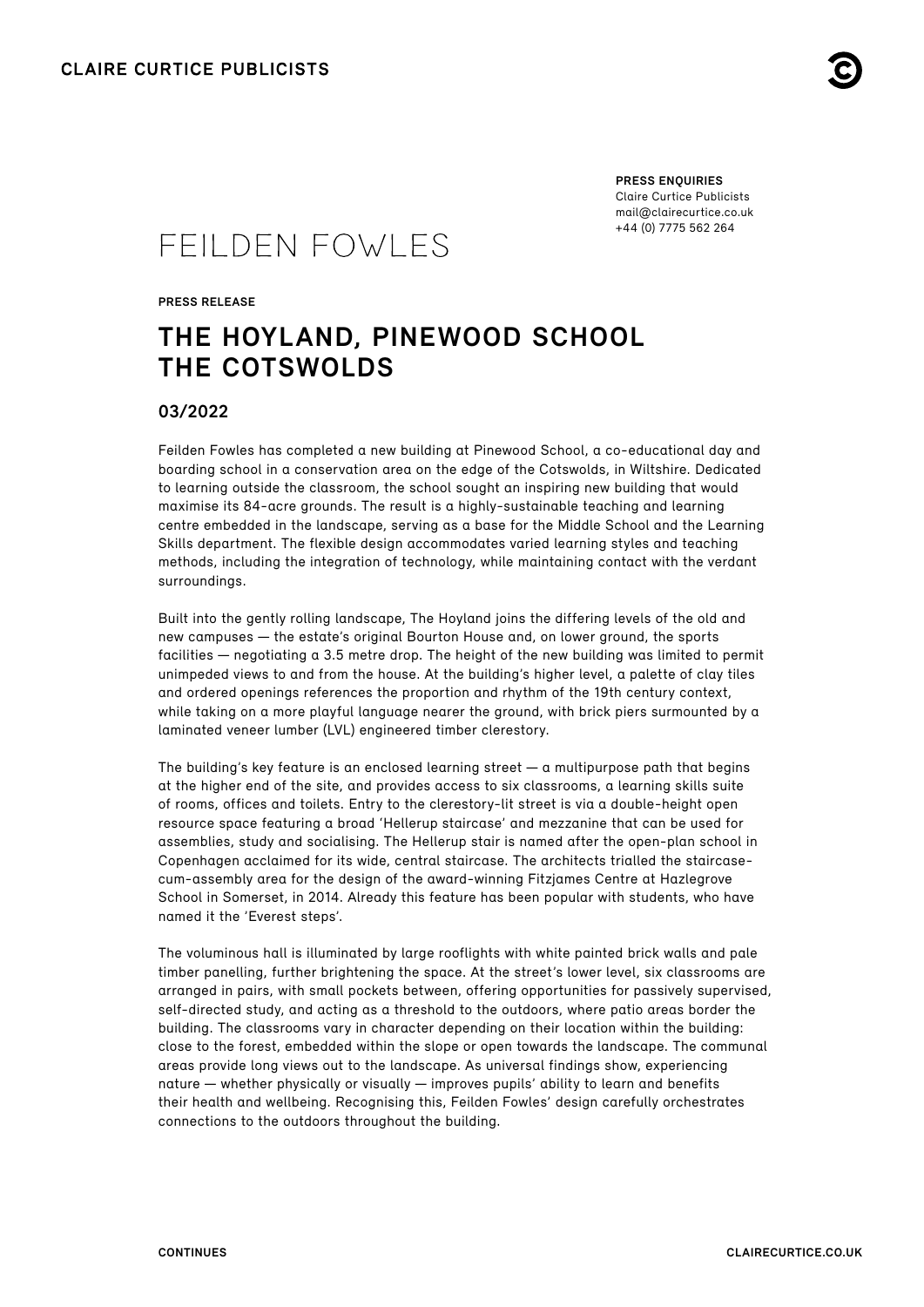The new building adopts a fabric-first approach to sustainability, which minimises energy consumption and ensures a comfortable learning environment. It is highly insulated; naturally ventilated through a combination of windows, vents and rooflights; and heated by means of air source heat pumps in combination with underfloor heating. All spaces include CO2 monitors with a traffic light system indicating when windows need opening.

Feilden Fowles has been actively engaged with education design, both in the delivery of buildings and through research and teaching at London Metropolitan University, where they have led a unit on design for education spaces.

#### Philip Hoyland, Former Headmaster, Pinewood School, said:

'The new teaching and learning centre is very reflective of the aims and ambitions of the school. Feilden Fowles immediately grasped the fact that we were looking for something more than just a classroom block. We wanted an environment that would stimulate and inspire our children, that would allow for the space to integrate technology into our teaching, and that would serve as a base for our Middle School and Learning Skills department. Above all, we wanted a building that blended the prevailing architectural styles surrounding it, so it sits at ease within the Pinewood estate.'

#### Neal Bailey, Headmaster, said:

'Teaching and learning in The Hoyland is greatly enhanced by the spacious, light and stimulating environment it provides. The modern, incredibly well-resourced and acoustically calm classrooms flank the Learning Street, leading to the Everest Steps, a mini amphitheatre aptly named by the children, where assemblies, talks and performances all regularly take place. We have also been able to relocate the Learning Skills department to the mezzanine, a brilliant area where some of our learners can receive more sensitive and appropriate assistance in the perfect setting.'

#### **Press enquiries:**

Claire Curtice Publicists [mail@clairecurtice.co.uk](mailto:mail@clairecurtice.co.uk?subject=Feilden Fowles - The Hoyland, Pinewood School) +44 (0)7775 562264

#### **NOTES TO EDITORS**

| January 2019<br>Start on site:<br><b>March 2020</b><br>Completion:<br>676m <sup>2</sup><br>Gross internal floor area:<br>£2.281.788<br><b>Construction value:</b><br>Pinewood School<br><b>Commissioning client:</b><br>Architects:<br>Feilden Fowles<br>Main contractor:<br><b>Charlie Carter, Beard Construction</b><br>Structural engineer:<br>Peter Laidler, Structure Workshop<br>Services engineer:<br>Ritchie + Daffin | Address: |
|-------------------------------------------------------------------------------------------------------------------------------------------------------------------------------------------------------------------------------------------------------------------------------------------------------------------------------------------------------------------------------------------------------------------------------|----------|
|                                                                                                                                                                                                                                                                                                                                                                                                                               |          |
|                                                                                                                                                                                                                                                                                                                                                                                                                               |          |
|                                                                                                                                                                                                                                                                                                                                                                                                                               |          |
|                                                                                                                                                                                                                                                                                                                                                                                                                               |          |
|                                                                                                                                                                                                                                                                                                                                                                                                                               |          |
|                                                                                                                                                                                                                                                                                                                                                                                                                               |          |
|                                                                                                                                                                                                                                                                                                                                                                                                                               |          |
|                                                                                                                                                                                                                                                                                                                                                                                                                               |          |
|                                                                                                                                                                                                                                                                                                                                                                                                                               |          |
| Civil engineer:<br><b>Genever and Partners</b>                                                                                                                                                                                                                                                                                                                                                                                |          |
| Gardiner and Theobald<br>OS:                                                                                                                                                                                                                                                                                                                                                                                                  |          |
| Landscape architect:<br>Sara Sall Studio (Concept)                                                                                                                                                                                                                                                                                                                                                                            |          |
| © Peter Cook<br>Photographer:                                                                                                                                                                                                                                                                                                                                                                                                 |          |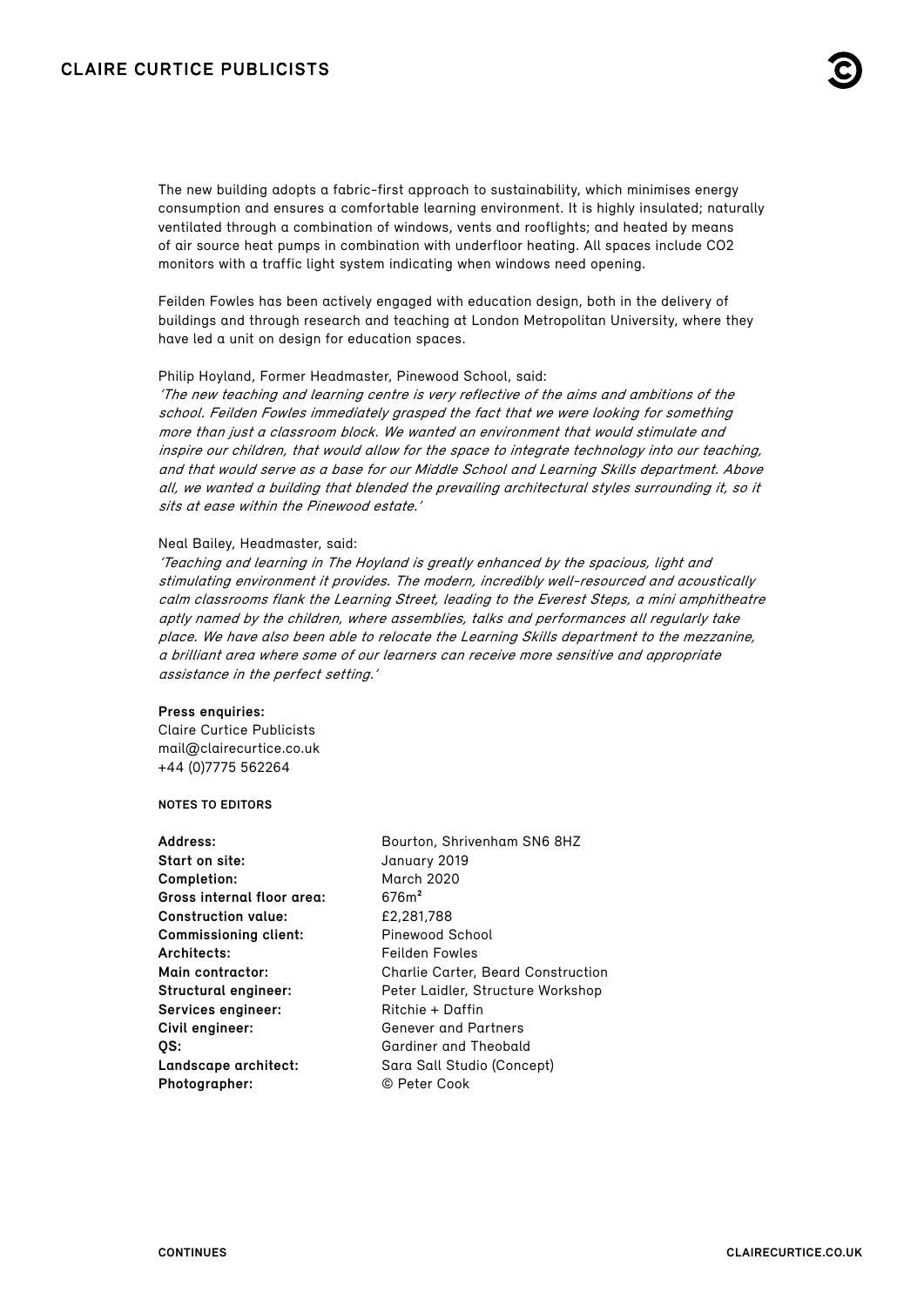**Feilden Fowles** is an award-winning London-based architecture practice founded in 2009 by Fergus Feilden and Edmund Fowles. The practice delivers socially and environmentally sustainable buildings across a variety of sectors, and aims to make architecture that is rich in character and distinct in identity. The projects often interpret historic, cultural or vernacular references to generate clear concepts with a legible diagram. Structural integrity and tectonic expression drive the detailed design process to deliver buildings that are at once robust and well-built.

Current commissions include The Urban Nature Project at the Natural History Museum; the ongoing strategic masterplan for Ralph Allen School, Bath; student accommodation at Green Templeton College, University of Oxford; and an exhibition hall for the Nation Railway Museum in York. Built works to date include cultural buildings, educational projects, heritage, workplace and residential architecture. Examples include 2019 Stirling Prize finalist The Weston visitor centre and gallery at Yorkshire Sculpture Park, Wakefield; and other awardwinning projects such as Charlie Bigham's Food Production Campus, Somerset; the Fratry at Carlisle Cathedral; the Fitzjames Centre, Hazlegrove School; and Waterloo City Farm, where the practice's studio is located. Feilden Fowles was named BD's 'Gold Architect' and 'Public Building Architect of the Year' in 2021, and listed in the AJ's 40 Under 40 list in 2020.

**[feildenfowles.co.uk](http://www.feildenfowles.co.uk/)**